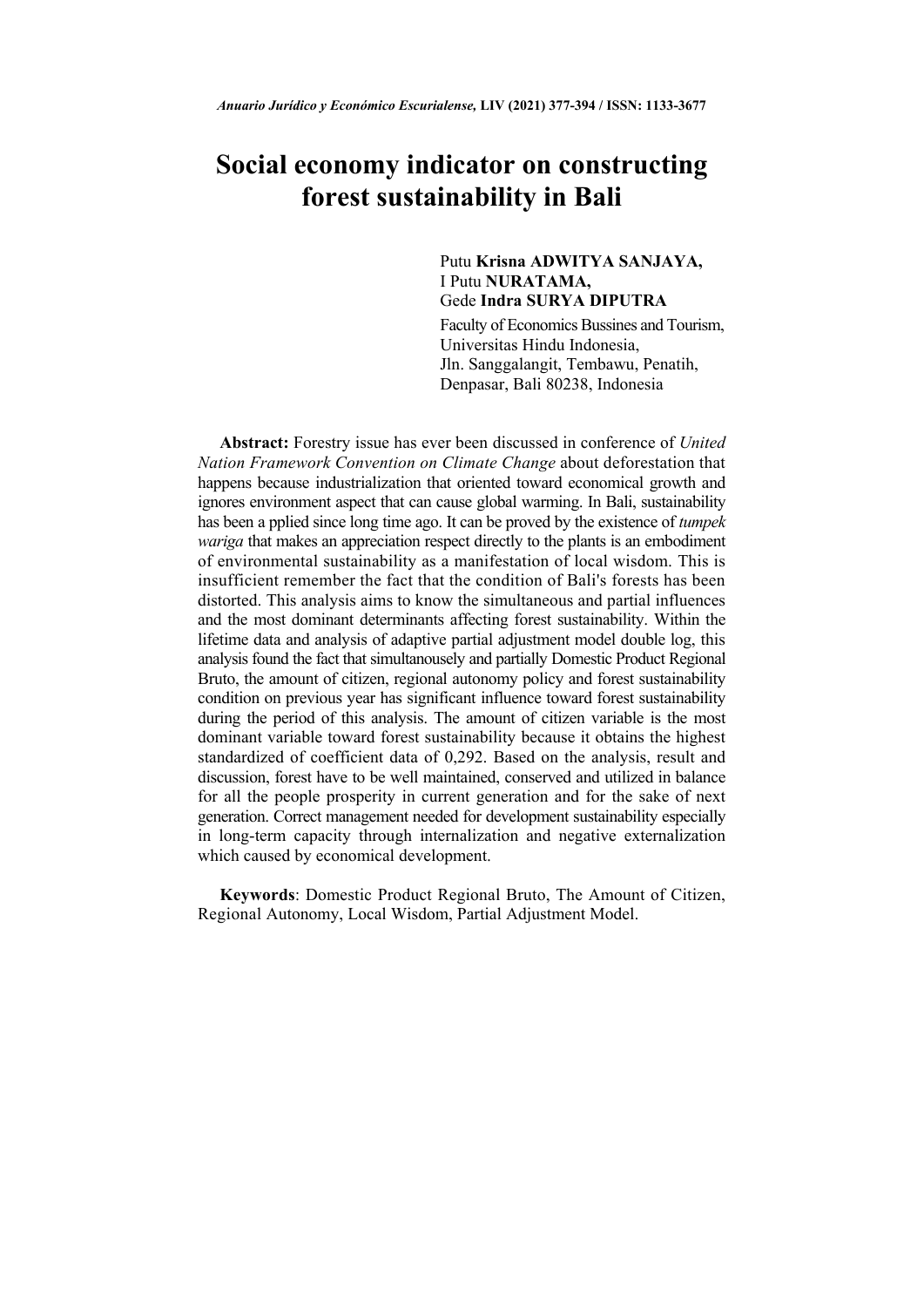- **I. Introduction.**
- **II. Research methodology.**
- **III. Result and discussion.**
- **IV. Conclusion and implication.**
- **V. Reference.**

**Recibido: agosto 2020. Aceptado: octubre 2020.**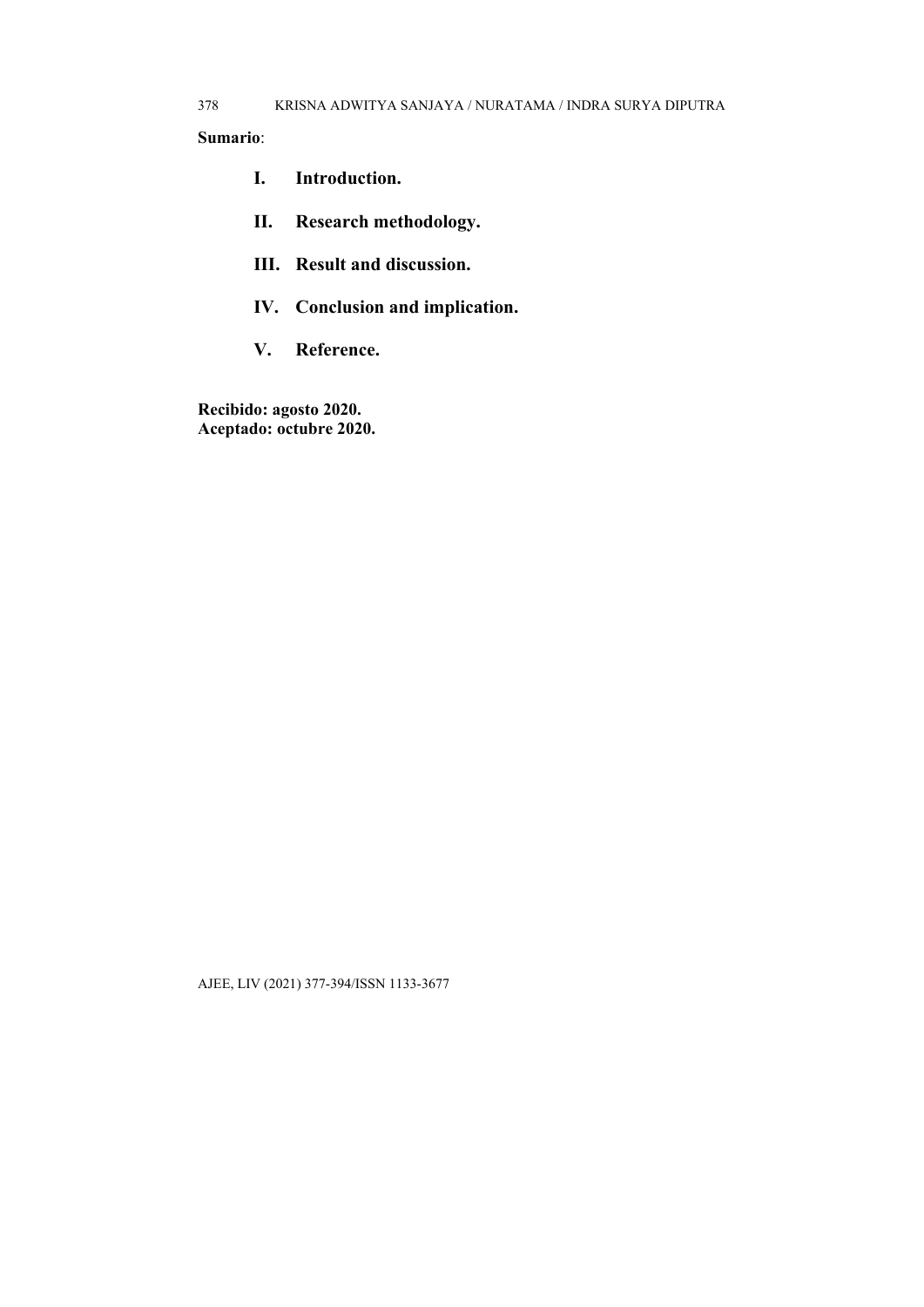### **INTRODUCTION**

Natural resource is environment important aspect. Human live and grow within the benefit of natural resources around them such as land, water, air, flora, fauna, microorganism, mineral and energy (Sikor et al., 2010). On the issues of global warming which causes world limate change, natural resource factor especially forest become the main focus to reduce the effect of global warming (Sunderlin et al., 2014). Thus, it indicates the important of forest for human life. Forest has various function based on economical development, which forest was free sector back then.

In Bali, the topic of environment rescue had been an old heritage since long time ago. It can be shown by the existence of particular ritual which called *tumpek wariga sebilang enem sasih* that has a purpose to appreciate the existence of flora which indirectly becomethe source of environment conservation. Besides, through the concept of *Tri Hita Karan,* an orientation of concept on human relation with other human, environment and God become an important issue from the old day until now. In Bali tradition, there is a place called *alas angker* to regularly maintain Forest Sustainability, and there is also *pakelem* on forest or mountain. Total forest are of Bali is 130.686.01 hectares it divided on 8 district and city, except Gianyar district which has no forest at all. Those forest is 23,20% from total area of Bali (Badan Pusat Statistik Provinsi Bali, 2013)

| <b>City/District</b> | <b>Total</b><br>Area | <b>Total</b><br>Forest | <b>Percentages of Forest compared</b><br>to total area |          |                           |
|----------------------|----------------------|------------------------|--------------------------------------------------------|----------|---------------------------|
|                      | (ha)                 | (ha)                   | <b>District</b>                                        | Province | Forest<br><b>Province</b> |
|                      |                      |                        | (%)                                                    | (%)      | $(\%)$                    |
| Jembrana             | 84.180               | 42.156,27              | 50,08                                                  | 7,48     | 32,26                     |
| <b>Tabanan</b>       | 83.933               | 9.969,15               | 11,88                                                  | 1,77     | 7,63                      |
| <b>Badung</b>        | 41.852               | 1.779,87               | 4,25                                                   | 0,32     | 1,36                      |
| Gianyar              | 36.800               |                        |                                                        |          |                           |
| <b>Klungkung</b>     | 31.500               | 1.048,50               | 3,33                                                   | 0,19     | 0,80                      |

Tabel 1. Total Area of Forest on each district 2019.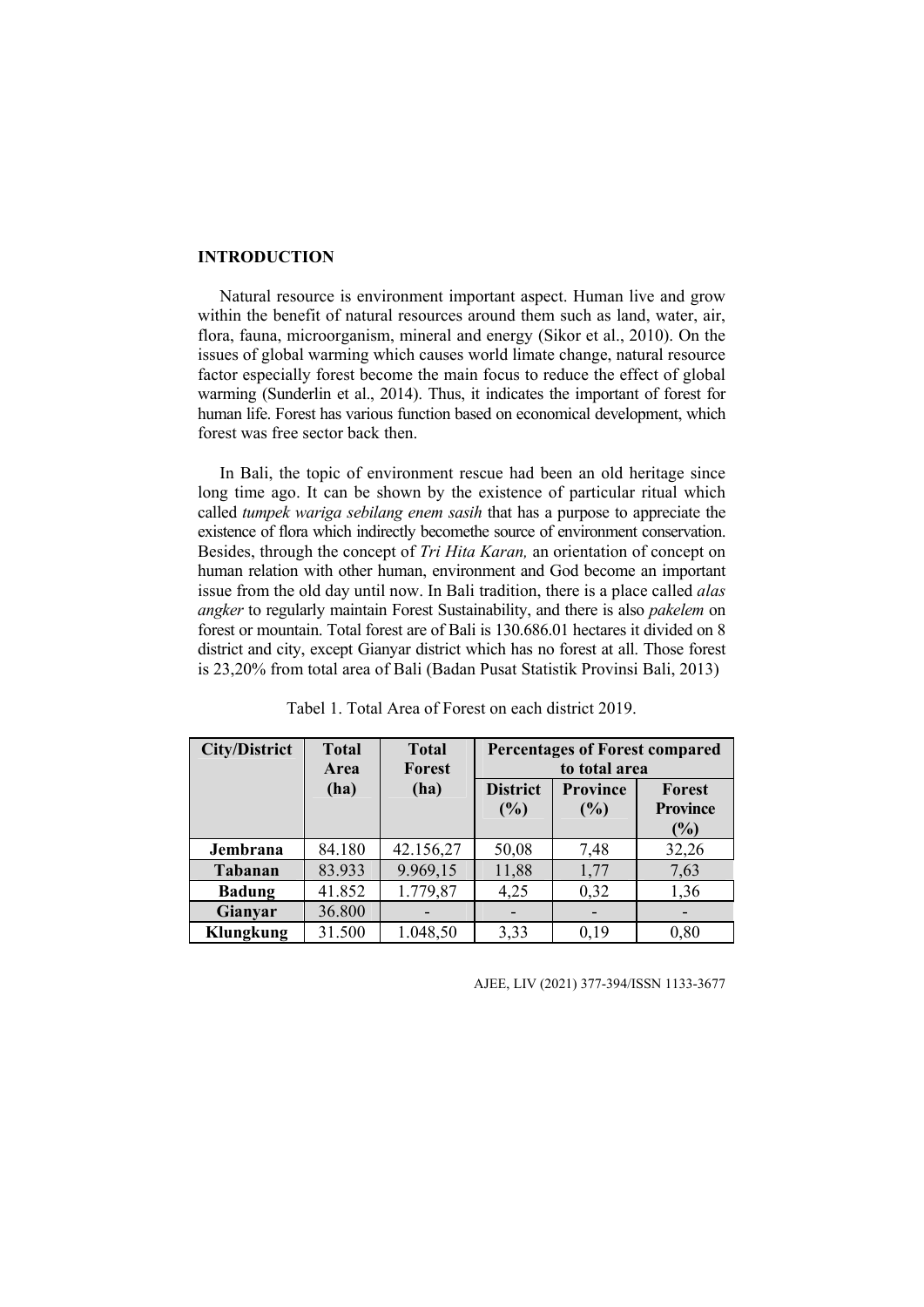| <b>Bangli</b>        | 52.081  | 9.341,28   | 17,94                    | 1,66  | 7,15   |
|----------------------|---------|------------|--------------------------|-------|--------|
| Karangasem           | 83.954  | 14.220,23  | 16,94                    | 2,52  | 10,88  |
| <b>Buleleng</b>      | 136.588 | 51.436,21  | 37,66                    | 9,13  | 39,36  |
| Denpasar             | 12.398  | 734,50     | 5,92                     | 0,13  | 0.56   |
| <b>Provinsi Bali</b> | 563.286 | 130.686,01 | $\overline{\phantom{a}}$ | 23,20 | 100,00 |

Sumber : *Dinas Kehutanan Provinsi Bali, 2019* 

380

Forest condition in Bali experienced a big pressure by the distruction of forest safety, it reduce the area of forest and improve critical land of Forest in Bali, which influence the macro climate condition in Bali by improved the heat of weather, and the lack of water in water resources because tere are many forest distructed in Bali. This distruction caused by several factors, such as forest other function as people living area and human irresponsible action which caused a wild fire on forest. It also can be caused by illegal logging and forest product illegal taking.

One of important factors that have to be faced to create further development is how people should rescue their environment without sacrifice economical development and social justice (Blowers, 1993). For several people, further development of forest related to economical development and how to looking for a way to improve an economical condition for long-term without spending any natural resources. Successful economical development will improve people ability to protect their environment. Economical development of an area is another type of effort to improve human life. Indicator that can be used to understand an economical condition of area is the development of Domestic Product Regional Bruto and each capita value development of an area (Sanjaya, 2018). Increasement of people growth and people economical condition become the pressure toward natural resources increase as well. The increasement of people growth demand people to improve their basic needs and superior needs. This need improvement makes human within allhis roles and capacity used natural resources potential and environment as practical strategy on fulfilling their needs. This motivation and exploitation of resource will obtain a big impact on natural resources demand and environment. Furthermore, it will be more impactful if there is a regional autonomy regulation which has double knife system that carried out to improve people social life based on the culture in the other hand, it will destroy the environment conservation.

As one of development strength, Forest Sustainability need to be correctfully maintained, petantially improved on it qualities (Subandi, 2016). Bali has inheritaed program of environment conservation since long time ago. It can be proved by the existence of *tumpek wariga* ritual every sixth month on Bali calendar and the implementation of *wana kerthi.* Those ritual still not enough to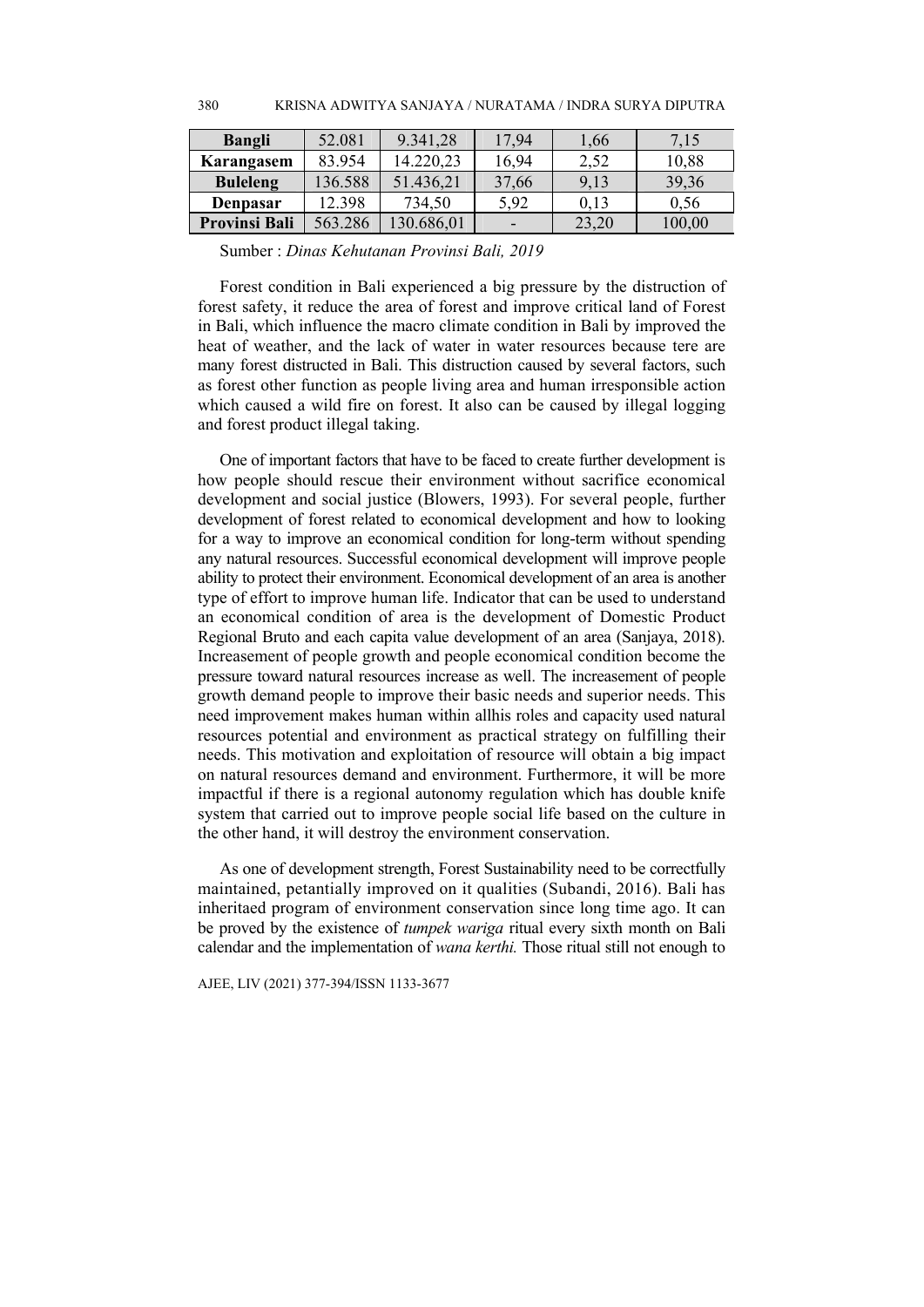prevent environment distruction remind that Bali forest also had distortion of safety, the area of forest reduced, and critical land in forest area increased. Furthermore, the development of social economy indicator has brought a big influence toward forest preservation. Therefore, it need scientific knowledge related to Forest Preservation which expected to become the basic knowledge of making policy, thus, *sawala* of economic social justification will not be crucial issues toward environment. This is the new concept of this analysis, which is supported by empirical data, contributing social variable, developing the concept of *dummy variable* and using an analysis model of *Partial Adjustment Model*  (PAM). Moreover, this analysis become an urgent analysis because it has a purpose to analyze the influence of Domestic Product Regional Bruto, the amount of citizen, regional autonomy and Forest Sustainability in previous periode simultanousely and partially, and it has a purpose to understand what kind of variable that dominantly influence the Forest condition in Bali.

### **II. RESEARCH METHODOLOGY**

The data used here, is secondary data which has obtained during 1993 to 2019. Argumentation used from 1993 as the first year of data, the amount of earliest requirements in data testing, while 2019 is the lattest year that exist based on the data. Another data sources in this analysis is primary data and another secondary data. Primary data comes from the result of *adjustment*  publication and the description by other related instances, arranged interview with the informant such as government towrd the organization of regional instrument such as: Statistical Main Instantion, Development Plan and Regional Development Instantion, Environmental Instantion, Forestry Instantion, Stakeholders, Bali Environmental Facilities, Bali Greenpeace Committee. Another secondary data taken by Domestic income regional bruto which obtained from the official publication of mainstatistical institution of Bali, Forestry institution of Bali and the detail will be included: the data of total forest area and the amount of forest that has been distructed by forestry institution sand the data of people which obtained from BPS publication of Bali.

This research used interpretation of Forest Sustainability which counted the forest that has no distruction. This research used and application of econometric dynamic model *Distributed Lag* within the technique of *double log* on Forest Sustainability of Bali was carried out by computer application *software eviews 9.0* (Winarno, 2011). Before regression model testing, need to do the test toward data stationerity of time with stationerity test, cointegrity test, continued to basic assumption test (such as linearity test and normality test) then classical assumption test (multicolinerity test, heteroscedacity test and autocorrelation test) in order to make the model become *Best Liniear Unibiased Estimator*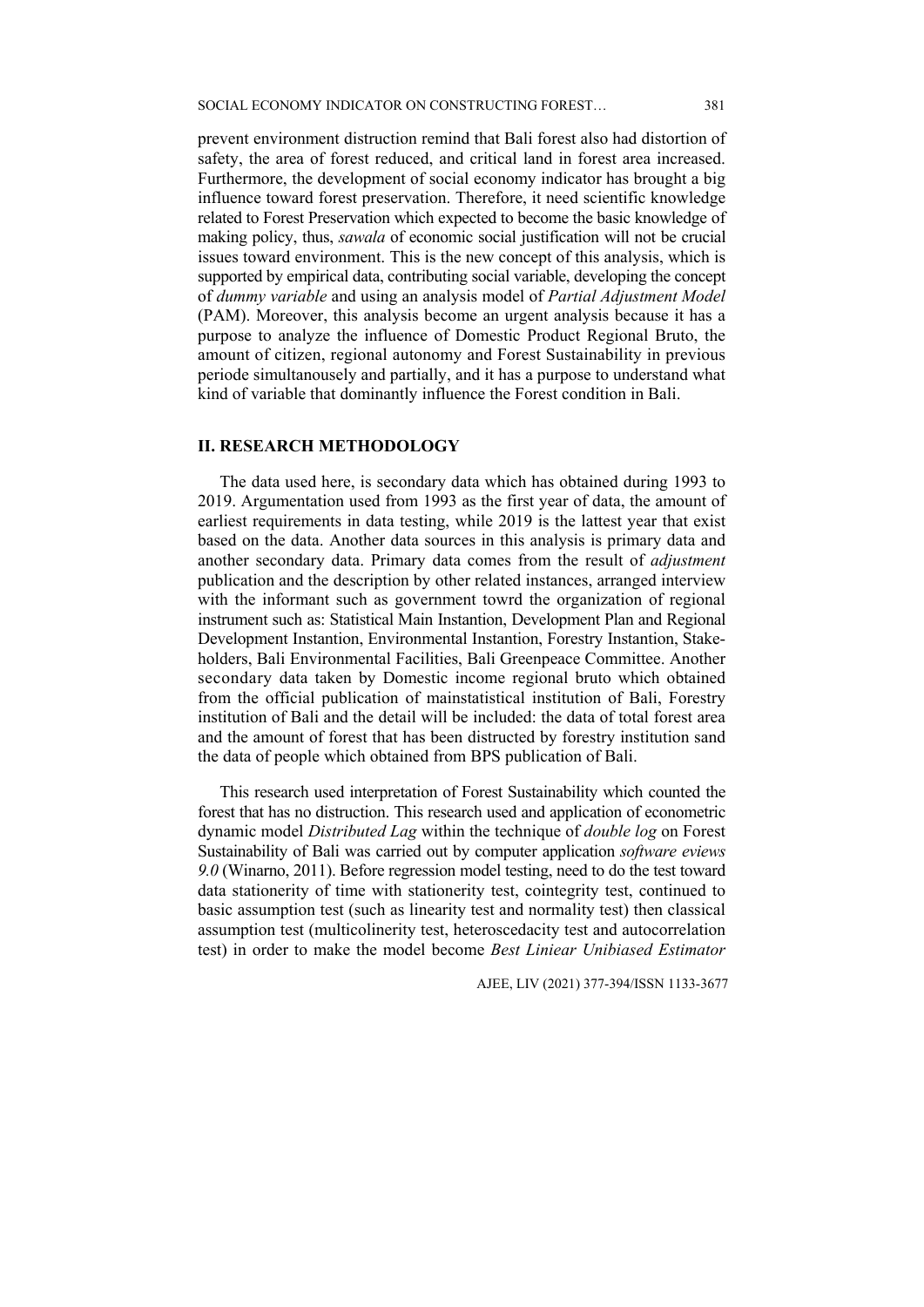(Ghozali & Ratmono, 2017). Data analysis technique used here is regression analysis *Linear Partial Adjustment Model* within the method of *double log* to know the influence of independent variable toward dependent variable, the ec=xample will be explained as below:

$$
LnY_i = \beta_0 + \beta_1 L_n X_{1i} + \beta_2 L_n X_{2i} + \beta_3 L_n X_{3i} + \beta_4 X_{4i-1} e_i \qquad (1)
$$

Description:

| $LnY_i$                              | $=$ Forest Sustainability from 1993 to 2019 |
|--------------------------------------|---------------------------------------------|
| $LnX_{1i}$                           | = Domestic Product Regional Bruto           |
| $LnX_{2i}$                           | $=$ The amount of citizen                   |
| $LnX_{3i}$                           | $=$ Regional Autonomy Policy                |
| $LnX4i t-1$                          | = Forest Sustainability in previous year    |
| $\beta_1, \beta_2, \beta_3, \beta_4$ | $=$ Coefficient Regression                  |
| $\beta_{o}$                          | $=$ Intersep                                |
| $e_i$                                | $=$ erorr term estimation                   |
| i.                                   | $=$ Observation $-$ i                       |

### **III. RESULT AND DISCUSSION**

### **Validity test** *Time Series*

The data used here need to get calidity test which include stationary test and cointeration test.

# 1. Stationer test

Stationer test used to know the characteristic of data in observation, where the data expected to have low variance that not really far from it means number.

| <b>Variable</b>              | <b>ADF</b> Score | <b>McKinnon Critical Score</b> |          |          | <b>Information</b>      |
|------------------------------|------------------|--------------------------------|----------|----------|-------------------------|
|                              |                  | $1\%$                          | 5%       | 10%      |                         |
| <b>Forest Sustainability</b> | $-3.565$         | $-3.724$                       | $-2.986$ | $-2.632$ | Stasioner in ordo $(1)$ |
| <b>DPRB</b>                  | $-4.916$         | $-3.724$                       | $-2.986$ | $-2.632$ | Stasioner in ordo (1)   |
| People amount                | $-4.726$         | $-3.724$                       | $-2.986$ | $-2.632$ | Stasioner in ordo (1)   |
| <b>Autonomy Policy</b>       | $-5.000$         | $-3.724$                       | $-2.986$ | $-2.632$ | Stasioner in ordo (1)   |
| <b>Forest Sustainability</b> | $-3.494$         | $-3.737$                       | $-2.986$ | $-2.632$ | Stasioner in ordo (1)   |

Sumber: Analysis Result, 2020

AJEE, LIV (2021) 377-394/ISSN 1133-3677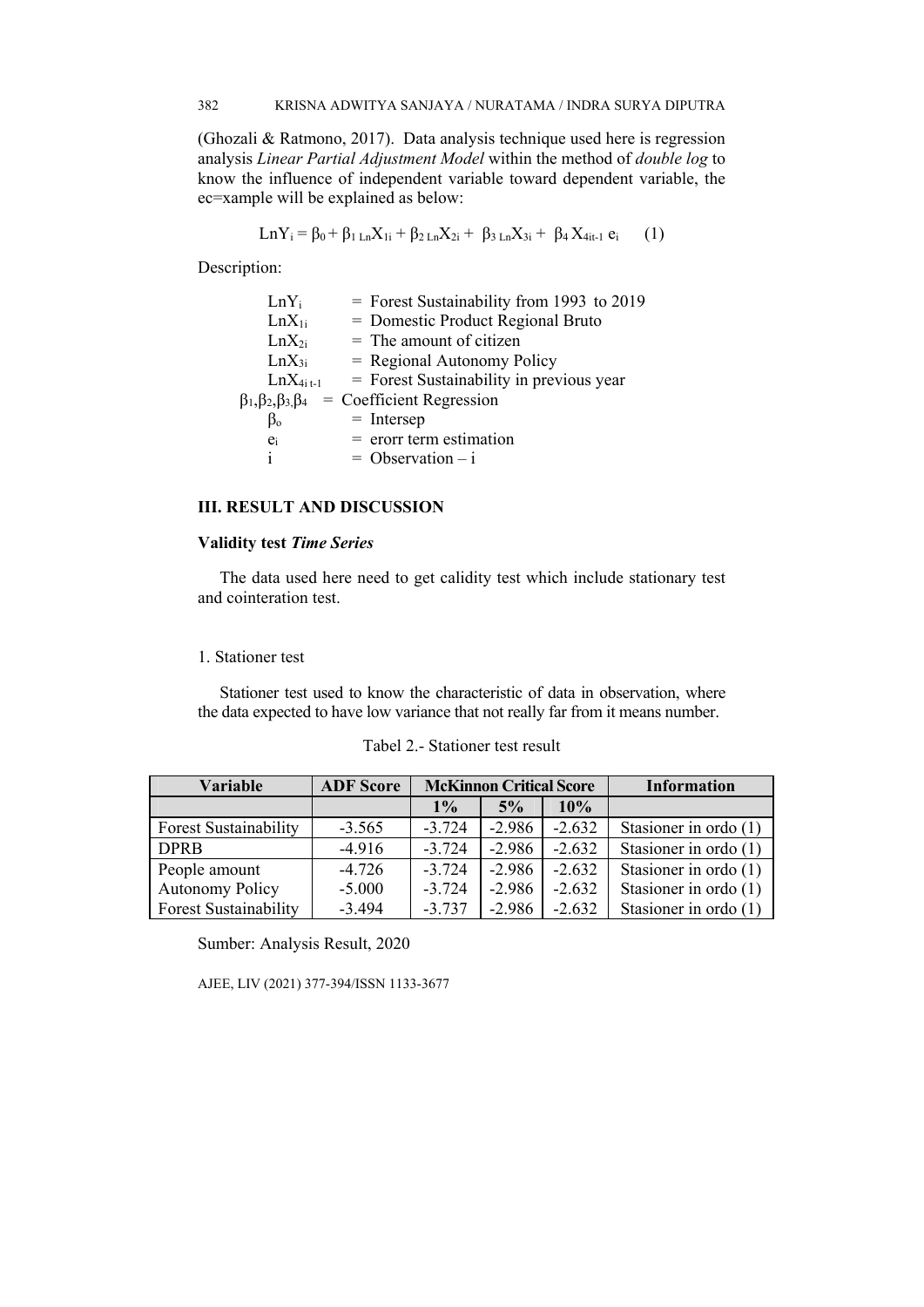Based on stationer data test in table 2, it can be concluded that all the data currently in stationer condition. It can be seen by the ADF (Augmented Dickey Fuller) score which smaller than critical score of McKinnon on signification 5 percent.

383

### 2. Cointegration Test

Cointegration test is important on developing model of econometric dynamic. Thus, the interpretation toward model will not be mistaken, especially for longterm analysis. Cointegration test result will be explained on table 3 that indicated how variable of foreign investment have cointegration with the entire independent variable. It can be seen by the valueof *Likelihood ratio* that bigger than critical value within the level of 5 percent.

| Tabel 3. Cointegration Test Result by Johansen test between Forest |
|--------------------------------------------------------------------|
| Sustainability variable and each independent variable              |

| Independent<br>Variable | Eigenvalue | <b>Likelihood</b><br>Ratio* | <b>Critical Value</b><br>5% | <b>Information</b>  |
|-------------------------|------------|-----------------------------|-----------------------------|---------------------|
| <b>DPRB</b>             | 0.478      | 16.589                      | 15.49                       | Interval lag 1 to 2 |
| The amount of citizen   | 0.286      | 19.930                      | 15.49                       | Interval lag 1 to 2 |
| <b>Autonomy Policy</b>  | 0.187      | 17.990                      | 15.49                       | Interval lag 1 to 2 |
| $Ln Yt-1$               | 0.700      | 28.903                      | 15.49                       | Interval lag 1 to 2 |

Source: analysis result,2020 / Information: \* *Likelihood Ratio* = *Trace Statistic.* 

### **Classic Assumption Test**

### 1) Normality Test

Normality test has a function to test the significance between independent variable and dependent variable through t that will only be valid if it distributed reducial counted as normal (Wijarjono, 2015). This analysis using the model of Jarque-Bera (J-B) compared J-B with it probability. Based on the data processing, it is known that Jarque-Bera value is 1205 with probability level of 0,547 which means probability value is more than the actual level used (5 percent). This means that the data has been normally distributed.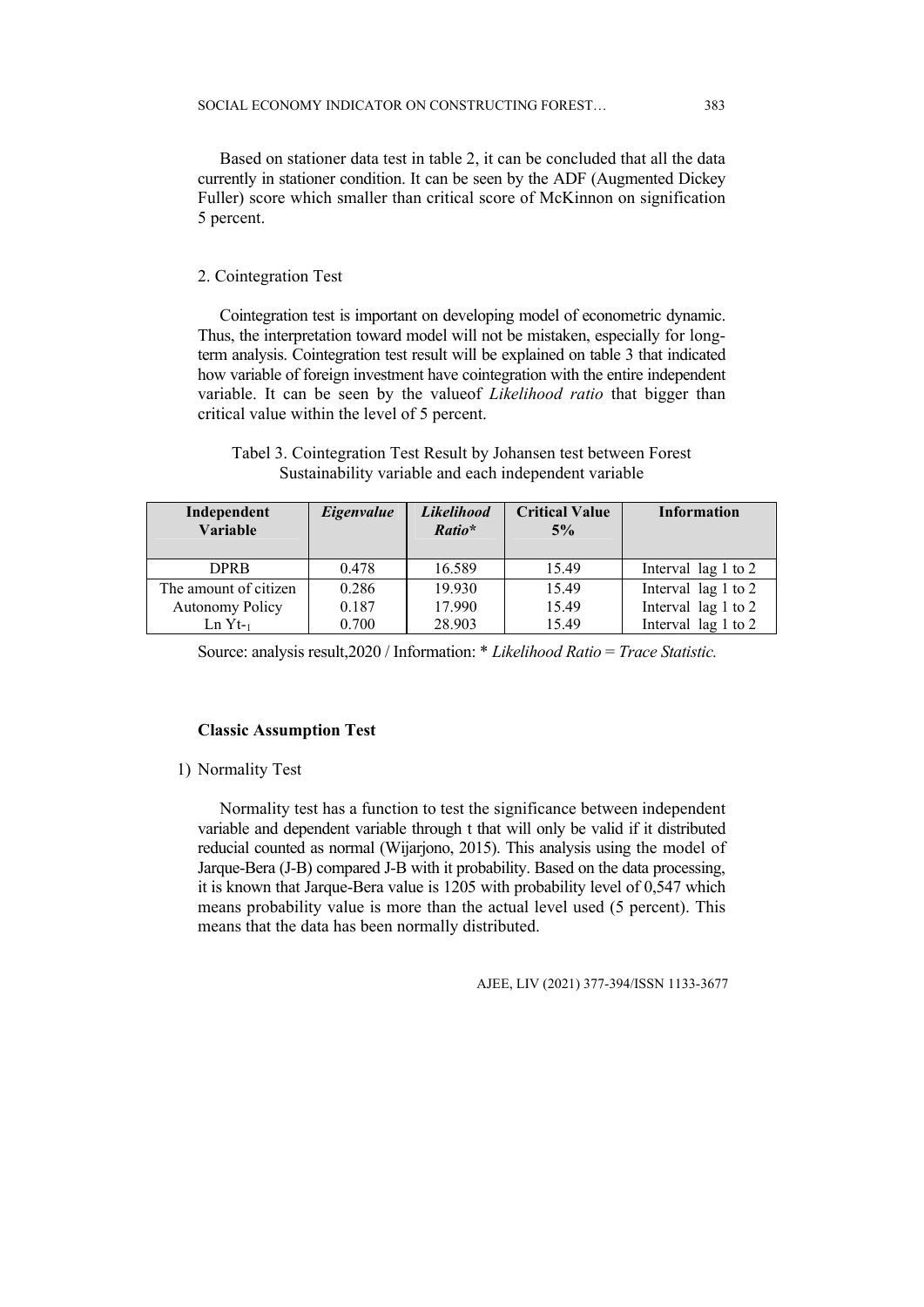2) Linerity Test

Linerity test used to observe whether the variable of this analysis has linear correlation or not significant. Linearity test of this analysis used Ramsey test, which comparing the significant value with actual level used (5 percent). It indicated the probability score of 0,246 and it is bigger than the actual level which is 0,005 which means estimated specification model is linear within trust level of 95 percent.

3) Multicollinearity Test

Multicollinearity test in this analysis done within Klien test model which compare lower cases (correlation between each independent variable) if  $\mathbb{R}^2$  y Xi, Xj ....Xn >  $r^2$  Xi, Xj ....Xn thus, there are no multicollinearity happen in this analysis. based on the test output, it is explained that double coefficient linier determination value ( $R^2 = 0.989$ ) bigger than coefficient determination result of all regression auxillary for domestic product regional bruto (0,905), the amount of citizen (0,967), regional autonomy policy (0,814) and Forest Sustainability in previous year (0,981), it can be concluded that there is no multicollinearity problem inside the model.

# 4) Heteroscedasticity Test

Heteroscedasticity test has a purpose to observe is there any unbalance variance inside the model of one observation to another observation. In this analysis, Heteroscedasticity was done by using the model of Harvey test that compared the probability value and it actual level used. Probability value has to be bigger than probability significance of 5 percent to make the model indicated as has no Heteroscedasticity. This model obtained 0,354 for variable domestic product regional bruto, 0,201 for variable of the amount of citizen, 0,953 for variable regional autonomy policy and 0,081 for variable Forest Sustainability in previous period. It can be concluded there are no heteroscedasticity problem of this model.

### 5) Autocorrelation Test

This analysis used Langrage multiplier test to analyse if there is any autocorrelation problem of this analysis or not. This model obtained the value of Obs\* *R Square* 0.230 bigger than the actual level of 5 percent, it means that this model did not contain autocorrelation problem.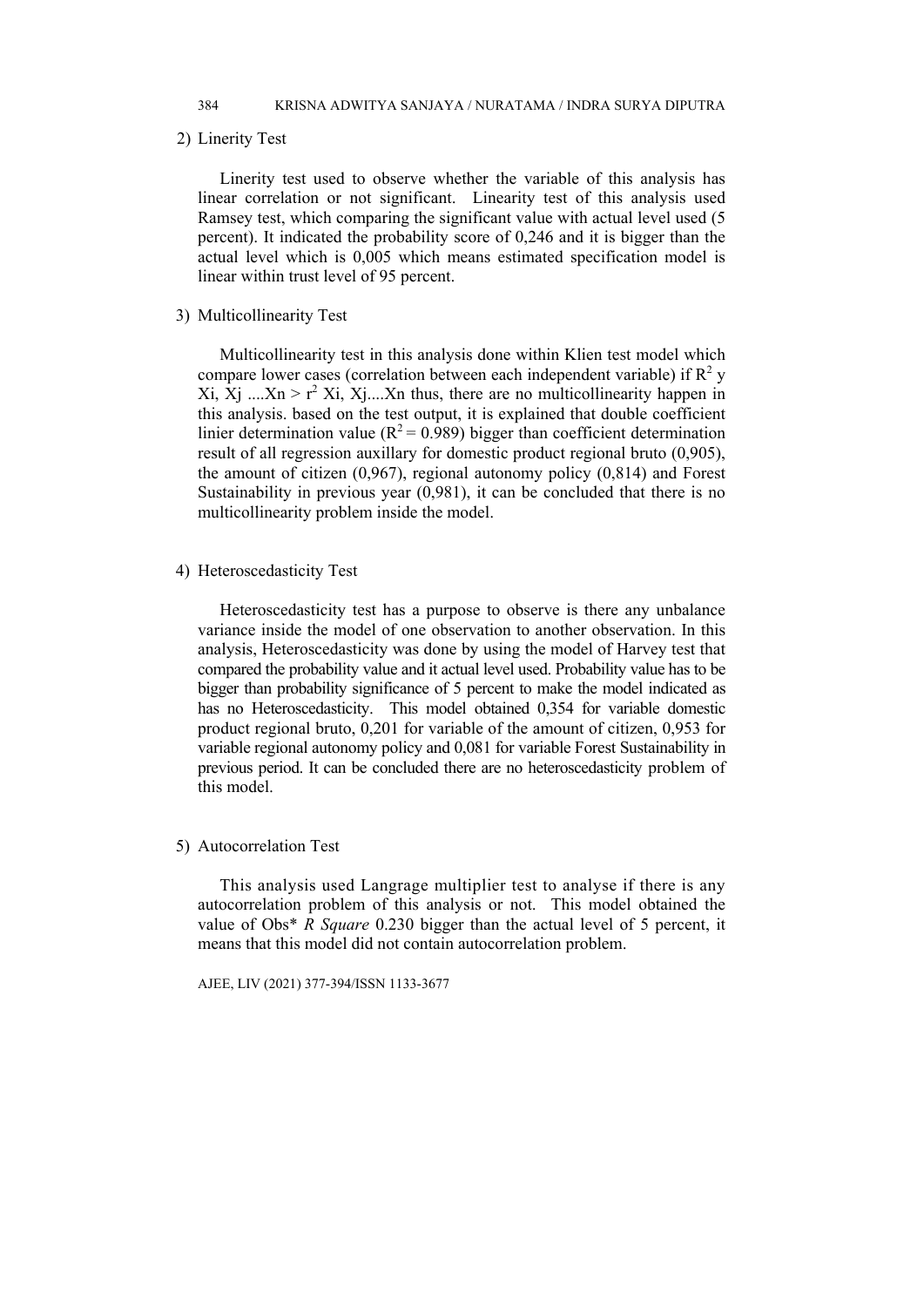### *Distributed Lag* **Estimation Result**

 In this part of analysis, the model used is econometric dynamic distributed lag within the support of software *Eviews* 9.0. This analysis model has a purpose to understand the influence of domestic product regional bruto, the amount of citizen, regioanal autonomy policy and Forest Sustainability in previous year toward Forest Sustainability in Bali 1993 to 2019, whether it simultanousely or partially. The summary of data analysis result using *Eviews* 9.0 can be seen on table 4 below.

| <b>Variable</b>           | Coefficient | t Statistic             | <b>Sig</b> |  |
|---------------------------|-------------|-------------------------|------------|--|
| <b>DPRB</b>               | 0.047       | 2.712                   | 0.044      |  |
| People                    | 0.064       | $-3.068$                | 0.027      |  |
| <b>Autonomy</b>           | 0.013       | 1.632                   | 0.042      |  |
| <b>Policy</b>             |             |                         |            |  |
| Forest $_{t-1}$           | 0.053       | 4.208                   | 0.034      |  |
| $Constant = 11.762$       |             | $F$ Statistic = 517.270 |            |  |
| <b>R</b> Square = $0.989$ |             | $\text{Sig} = 0.000$    |            |  |

Table 4. The estimation of Bali Forest Sustainability in 1993 to 2019

Sumber : Analysis Result, 2020

### **The Influence of the entire variables for short-term capacity**

Simultanousely, all the included variable such as Domestic Product Regional Bruto, the amount of citizen, regional autonomy policy and Forest Sustainability has positive and significant influence toward Forest Sustainability in 1993 to 2019. Statistc test result showed that significant has been reach the actual level of 95 percent. Economcal growth is a process, not just temporary description of current economical condition. Regional and sectoral development should be done together in order to make sectoral development in every region can be implemented based on it potential and regional priorities. Domestic Product Regional Bruto is the amount of additional value of every ussines and services area of a region, applied the entire amount of goods and services produced by every economic unit. Every country has been agreed that to measure economic prosperity of a nation, the indicator used would be related to the value of product national bruto each capita (Suparmoko, 2016). Higher the amount of Product National Bruto (PNB) each capita, thus the more prosperous a nation is. However, the latest development of balance organization concept to obtain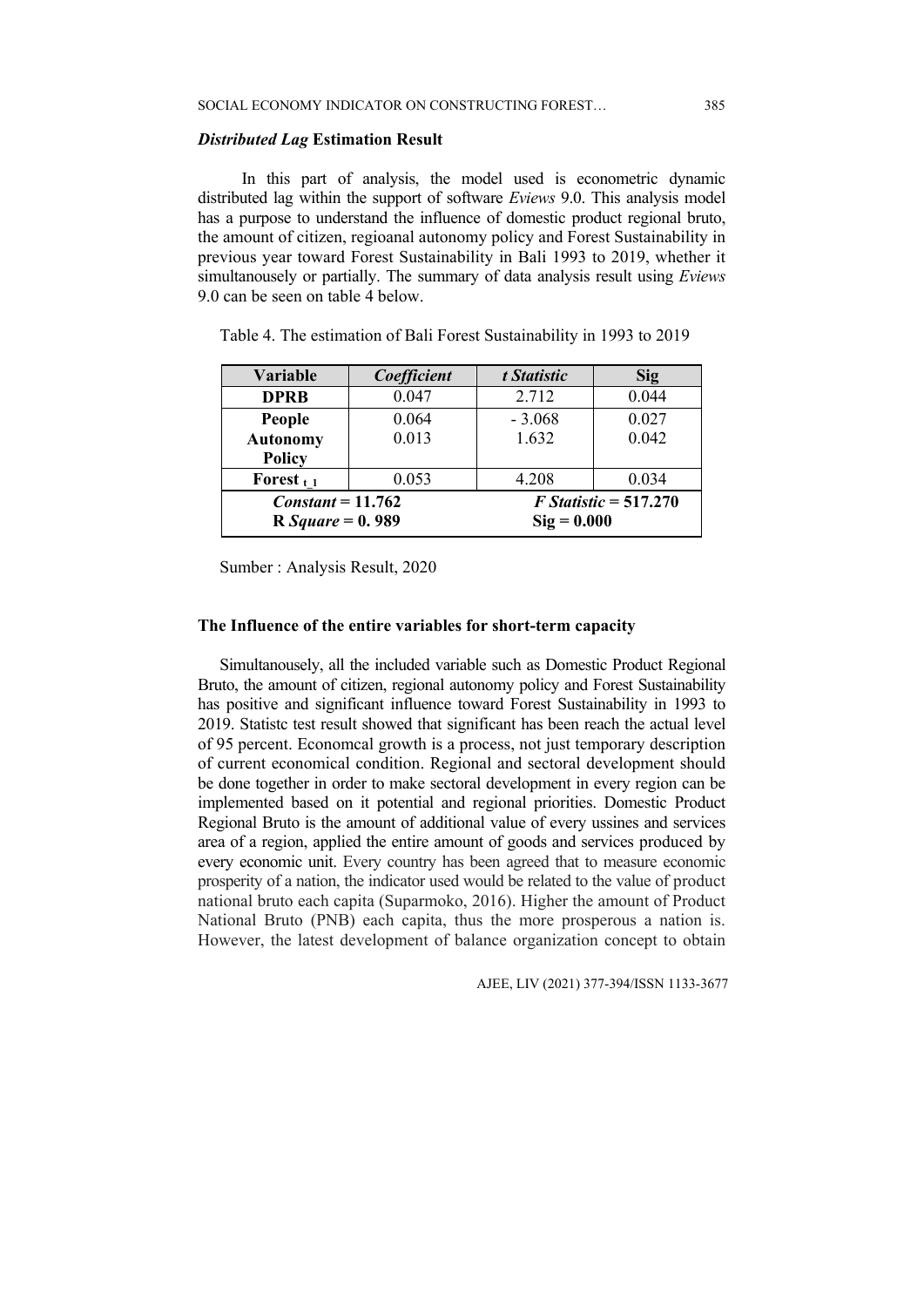the indicator of nation prosperity needs to be calculated by depreciation of natural resources and environmental degradation. Development policy that has a knowledge of environment, it needs a policy that include enabling policy (Prabowo, Bachri, & Wiwoho, 2017) Is it being realized or not, the era of decentralization, Indonesia developmental thinking has been moved from justice and balance to centralization governmental system. Related to the increasement of citizen, there will be higher demand of goods and services to fulfill their daily needs. The increase nuber of goods and services will need more natural resources to be producted. High growth of people can cause natural resources degradation because there are many forest area will be used as people living place.

The relation between the amount of citizen, economical growth, and environmental resources can be simply described by how people will develop, their economical condition will develop, and the demand of good and services also increase to maintain the level of people live in a nation. However, if this demand of product needs increased, natural resources will experiences degradation, besides within the economical development, environmental pollution will be increased. Furthermore, it can be concluded economical development will caused two sides of effect, positive effect will be related to human life, there will be much value of goods and services, people will easier to obtain their daily needs. In the other way, negative effect will influence an environment. There will be much pollution, and natural resources will be decreased.

### **The Influence of Domestic Product Regional Bruto toward Forest Sustainability in Bali 1993-2019**

Coefficient estimation value of Domestic Product Regional Bruto (DPRB)  $\hat{\beta}_1 = 0.047$  It means that domestic income regional bruto has increased for a thousand, thus, Forest Sustainability in Bali will be increased for 0,047 percent within the other independent variable include as constant. It applied for the opposite; if the domestic income regional bruto decreased for a thousand, thus Forest Sustainability will e decreased for 0,047 percent within the assumption of other independent variable is constant. This analysis obtained a result of significant and positive influence between Regional income toward Forest Sustainability in Bali. This is in line with the analysis of Panto (2003) which showed that Forest nd it various kind of function happen not only economical side but also environmental side that has very important role on development process. Related to the analysis of Simon Kuznets regarding environmental conservation has an influence toward economical development which theoretically emergence the theory of Environmental Kuznets Curve (EKC).

AJEE, LIV (2021) 377-394/ISSN 1133-3677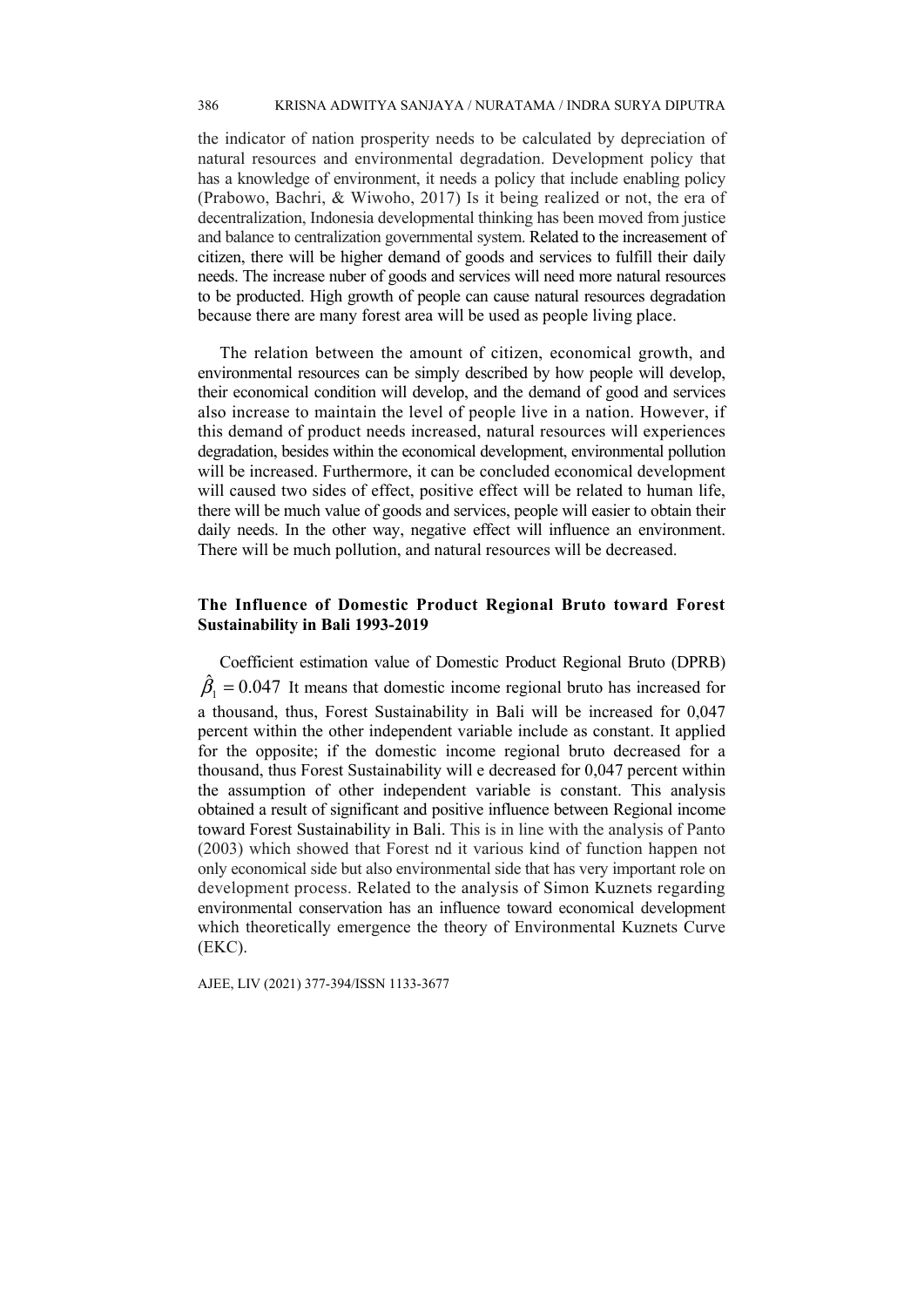### SOCIAL ECONOMY INDICATOR ON CONSTRUCTING FOREST…

This theory explained regarding the development of technology, developing country tends to experience natural resources degradation while developed country, did not experienced any natural resources degradation even if they followed by the development of technology. Based on that finding, the curves for Environmental Kuznets Curve is reversed U letter (Gupito, 2012) The right method to reduce the unbalance between growth and economical development toward environmental quality is to develop an economical growth based on environmental knowledge and appy the concept of sustainable development. Economical development within environmental based is a sustainable development concept which is not only concern on short-term capacity but also have a concern for long-term capacity and future oriented that consider about the balance between economical development and environmental conservation which is indicated by zero sign of social distruction and natural distruction (Gupito, 2012). Therefore, economical development based on environmental knowledge is one way to solve the problem on natural distruction during economical development in several developing countries.

# **The Influence of amount of citizen toward Forest Sustainability in Bali 1993-2019**

Coefficient estimation value of total citizen  $\hat{\beta}2 = 0.064$  It means that if the amount of citizen increased by million, therefore Forest Sustainability in Bali will increase 0,064 percent within the assumption of another independent variable is constant. Dynamic between people development and deforestation is not a novel issue, several studies claim that people development is the caused of defosteration in Indonesia (Hosonuma et al., 2012; Margono et al., 2012). This case make sense because the amount of citizen in Indonesia almost 250 million people in 2013 within the high population rate, 1,7 percent each year (BPS Data, 2018) Citizen is the main factor of Forest Sustainability. Rin line with the analysis of Krisna et, al (2018) that human live together with the environment including forest. Most cases indicated that many people used forest at their house, and it threatens forest sustainability. However, people in Bali are different; they are tends to get along well with nature ad forest. There are many people in Bali who has a place close to the forest, but they not tried to harm it forest, they tried to maintain the forest sustainability and living under natural balance. Related to people traditional culture, Bali live within the term *Tri Hita Karana* means there should be a balance of relation between human and their environment. In Hindu religion, they have belief that balance between human and environment should be obtained by human effort on religious action and ritual for environment God.

387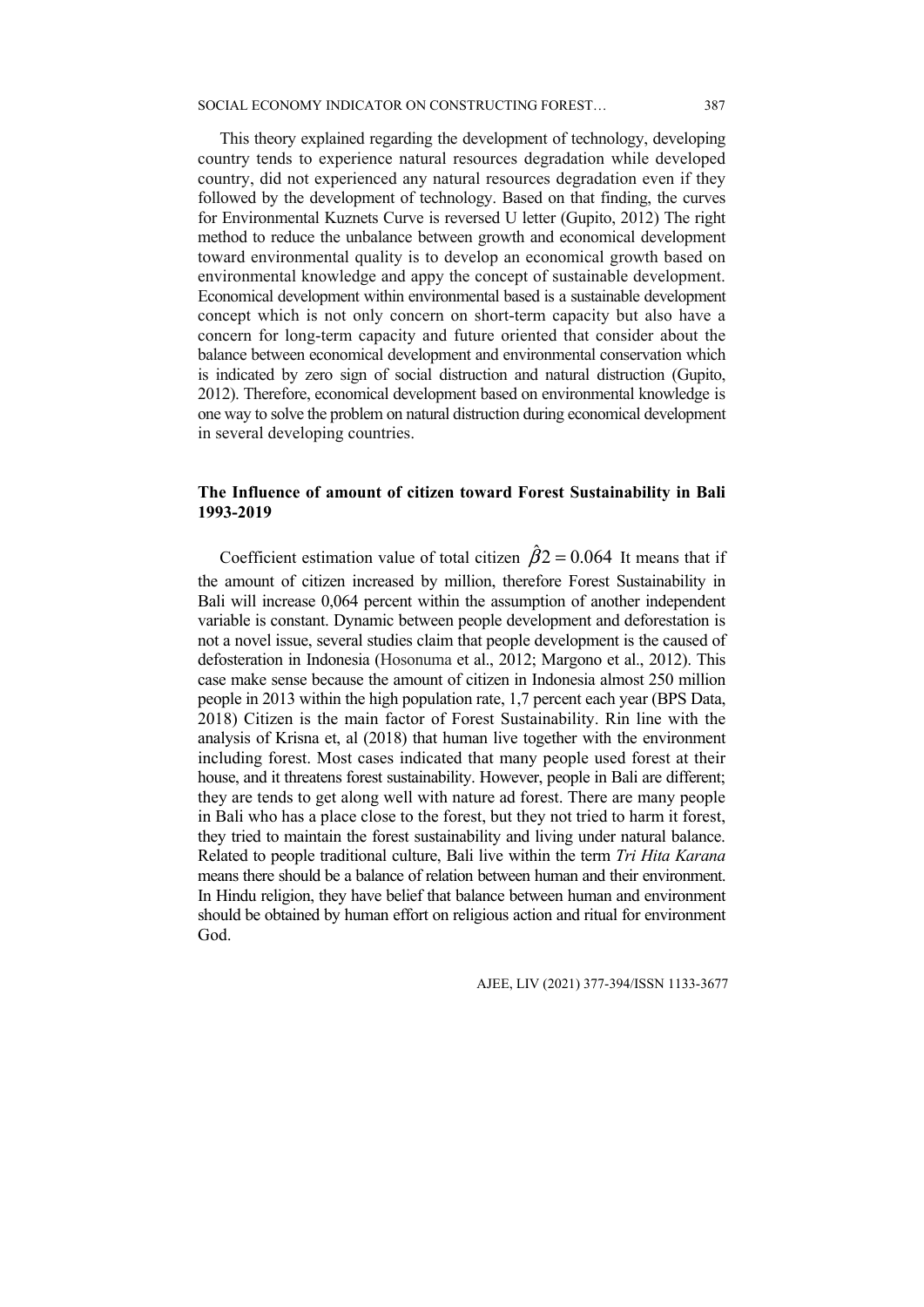A research by Sunderlin & Resosudarmo (2014) supported that people high rate population will cause the demand of new land, whether it for place to stay or for economical activities, Forest area become the main target of this demand. However, the opinion of population as the only cause of forest degradation is not totally right. Many other aspects behind the high population growth that contribute to deforestation need to be explored further. Basically, on interpreting causality correlation between human and environment based on Vedas (scripture) and Hindu basic framework called *Tattwa, Susila* and *Acara. Tattwa* thought provide a deep philosophical thinking regarding it main belief and forestry concept. *Susila* thought is a framework to behave based on norm, and *Acara* is a framework to connect oneself with *Ida Sang Hyang Widhi Wasa* within the traditional ritual as it basic law. Whoever and whenever it is, human purpose of life is to obtain physical and spiritual happiness. Hindu holy people formulated their life purposes withi *Moksartham Jagadhita Ya Ca Iti Dharma.* More detail, they believe there are human life purposes which called *Catur Purusa Artha (Dharma, Artha, Kama, Moksa)* and three main causes of happiness called *Tri Hita Karana (Parhyangan, Pawongan, Palemahan)* which contain the principle of regional development in Bali.

To manifest those purposes of life, Hindu taught four lifestyle called *Catur Marga* which contain of *Jnana* (wise thinking), *Karma* (work based on norm), *Bhakti* (full of love) and *Yoga* (discipline life). It should be realized that the environmental burden in supporting development will be heavier and harder. Natural harmonization will be more real and quite fast to reach an irreversible point if people did not become friendlier toward environment. If point of disharmony has reached a clear climax, the power of natural production will not be restored, and there will be misery. To be able to preserve the environment, it is necessary to raise public awareness, human have to be aware and no longer desire to conquer nature and its surroundings. Utilization of natural resources must be based on policy of maintaining harmony and balance.

### **The Influence of Regional Autonomy Policy toward Forest Sustainability in Bali 1993-2019**

Statistical analysis result of regional autonomy policy has been known that t value include as positive of 1.632 smaller than critical value t of 1.721.The results of the t test statistics for regional autonomy policy obtained a significance value of 0.042 which is smaller than the error rate  $\alpha = 0.05$  Thus, it can be concluded that regional autonomy policy did not has significant influence toward forest sustainability in Bali 1993-2019. Nowadays, forestry policy developments are experiencing ups and downs due to pressure from inside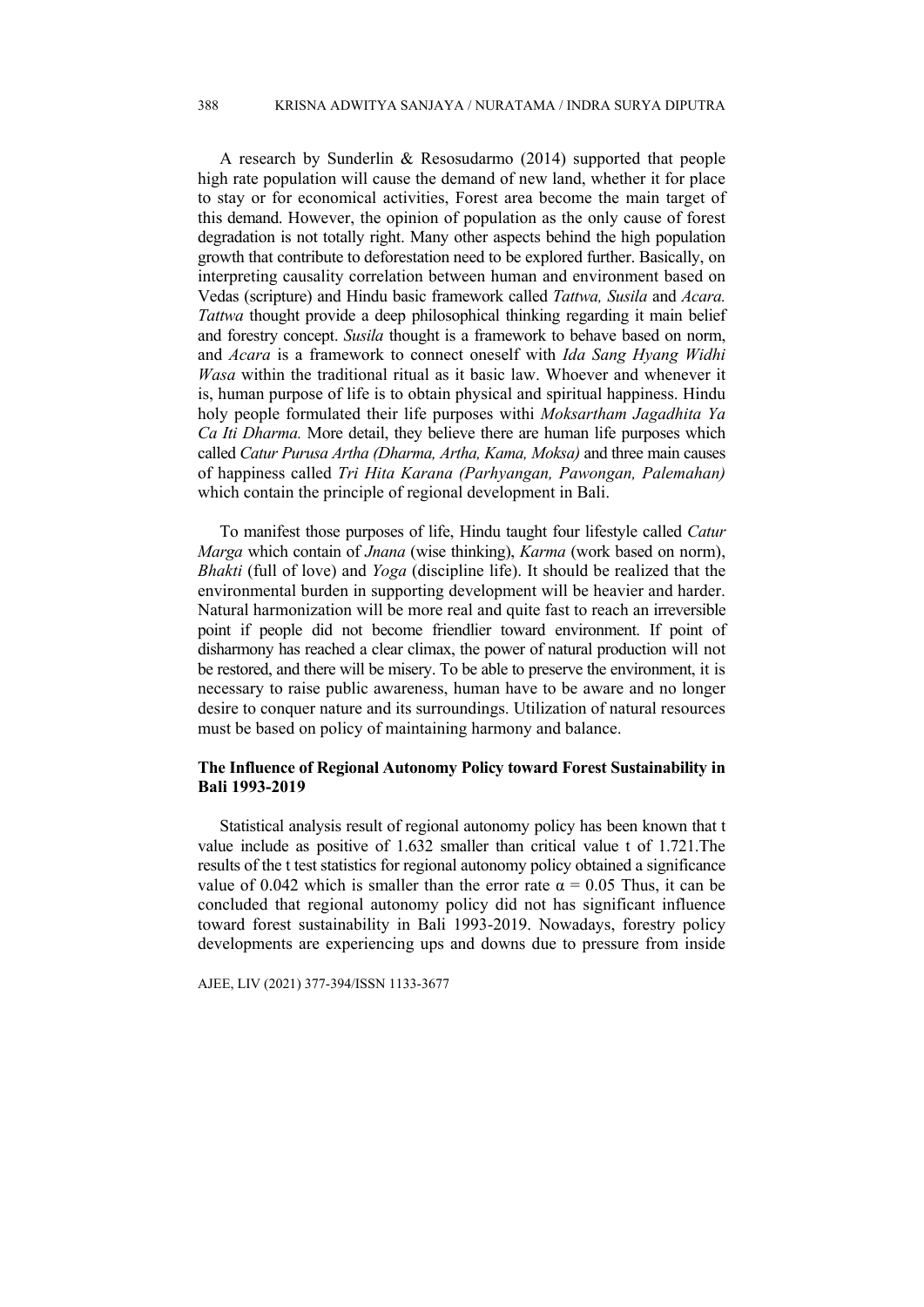and outside the country. There are several problems regarding the forest which causes some new issues. Because forestry problems are not only about forest and land conversion but also about other elements such as social, economic, and even political conflicts. National strategy for forestry management until today still not able to meet the clear vision and mission as a result of spatial planning that has not been completed Thus, it can caused further conflicts and problems. The impact of decentralization of forestry policies in the era of regional autonomy has generally not shown the expected results. The distribution of authority to local governments has caused the emergence of stigma and shifting mindset where it increasing local incomes is main priority when they obtain a great responsibility to manage their own regions without financial support from the central government to maintain their activities. In the other hand, unclear definitions of administrative authority and incomprehenve understanding among central government, province and district toward decentralization tend to be obstacles of regional forest development. Moreover, the authority for Regional government whether it from Mayor or Regent to make forest management licenses for private sector has made a significant contribution to regional efforts on increasing Regional Original Income. However, as the arises concern regarding the extent of degraded forests due to forest exaggerated use that carelessly avoid the rules of sustainability and only concern with it economic benefits. Even though the local people is the main target of empowerment effort in the era of regional autonomy, in reality the local people has not received aby reasonable and sustainable benefits.

# **The Influence of Forest Sustainability in Previous year toward Forest Constancy in Bali 1993 – 2019**

Statistical fincing for Forest sustainability in previous year indicated that t value has positive score of 4.208 which is bigger than critical value t table of 1.721. Statistical analysis result t test of forest sustainability in previous year gain the significant of 0,034 which is smaller than the error rate of  $\alpha = 0.05$ , thus it can be concluded that the previous sustainability has positive and significant impact toward forest sustainability in Bali 1993-2019. The obtained result of this analysis regarding an influence of forest sustainability in previous year toward fores sustainibility in current year in Bali related to the theory that stated there is a positive and significant impact on forest constancy on previous year oward current forest susainability in Bali, therefore, it indicated that the previous forest sustainability can be used for this current era within the notes that people keep maintain it sustainability. Conception of Hindu teaching *Tri Samaya* especially *Atita* or the past carried out important role on making decision on organizing the plan of forest sustainability policy. It is proved

389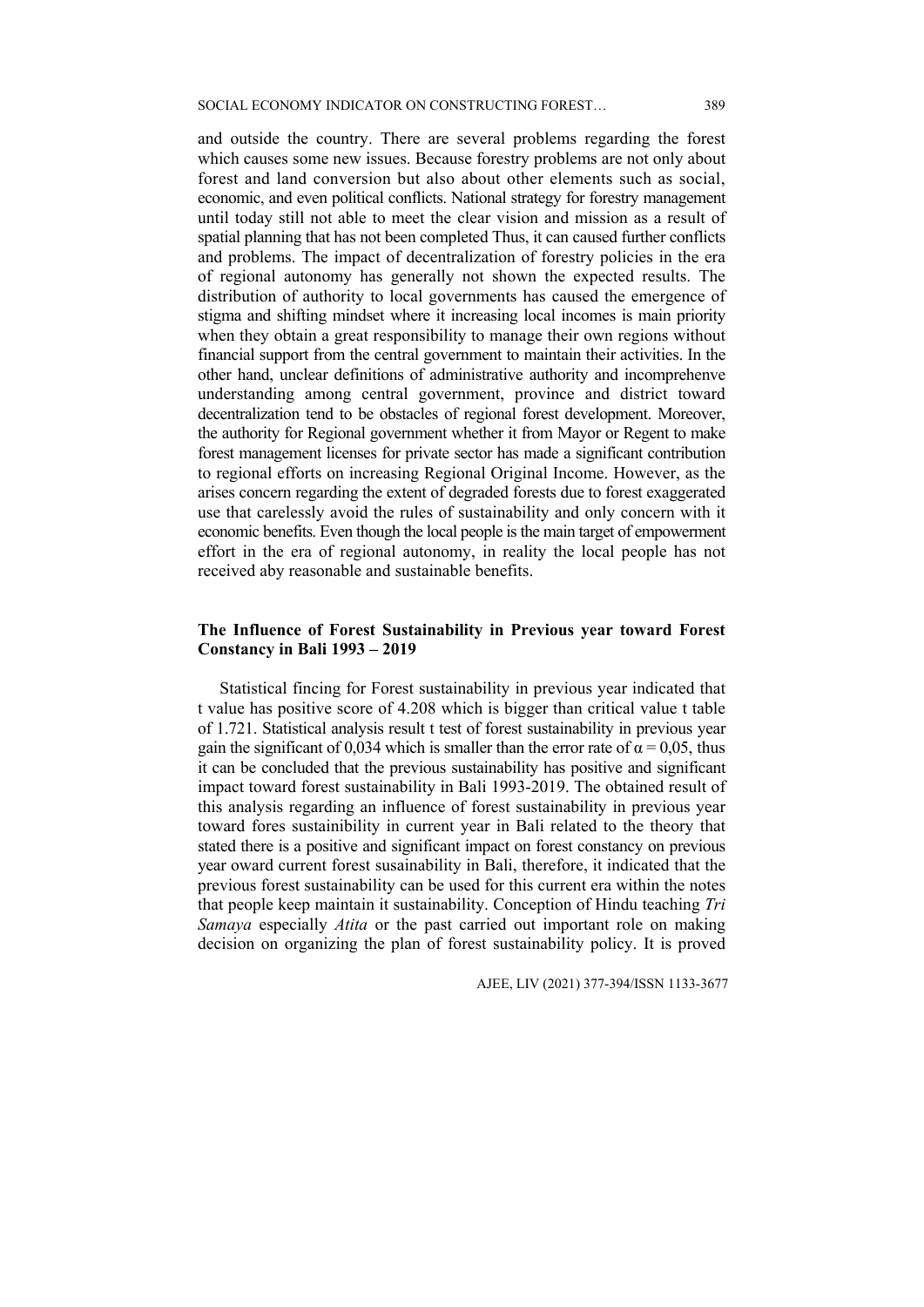through the observation of regression coefficient variable of previous year forest sustainability with positive value of 0,053 which is interpreted if the previous sustainability increased by 1 hectare are, the current sustainability of forest in Bali will experienced an increase by 5,30 percent within the assumption of independent variable assumption include as constant. in the other word, the current forest sustainability is influenced by previous year condition. current condition *(Wartamana)* is reality owned by people and *Nagata* (future condition) influenced the plan, because current organized planning can be used to know future opportunities, predict the upcoming obstacles and decide the plan to overcome every obstacles to create sustainability.

# **The Amount of Citizen as Dominant Variable which influenced Forest Sustainability in Bali 1993-2019**

Based on the value of *standardized of coefficient beta* can be known that variable of total citizen is the most influenced variable on this analysis with standardized of coefficient beta value of 0,292. Compared to other three variables 0,037 (DPRB), 0,053 (previous year sustainability) and 0,028 for regional autonomy. The quality of environment will be well maintained if human able to manage the carrying capacity of limit between the minimum and optimum. Organizing capacity below the minimum is a condition of resources are not used properly, whereas if it approaches or exceeds the maximum carrying capacity there will be risk happen to environment, such as environmental pollution. The carrying capacity of environment will be optimally functioned if it did not have any population pressure on environment, in other words the population amoun and the available resources in the environment are balanced. This condition is hardly found in developing country. The reality faced by developing countries in general is that, urban environment gained large population pressure while rural areas, resources are not optimally functioned. People are the main actor of environment sustainability. It is in line with the analysis of Krisna (2018) which explained that human life side by side with environment including forest. Hindu religion also taught them about environment conservation. Humans may have a rule over nature, regulate, occupy and enjoy within the conditions of it devotion. Bhakti is compassion realized in the form of *Yadnya*. Make sure the environment harmonious is clearly the obligation and needs of Hindus. Inside *Atharwa Weda* XII:1 explained that:

*Satyam brhad rtam naram diksa tapo brahma yajnya prthirviam dharayanti* 

Likewise in the Tri Sandya mantra explained that: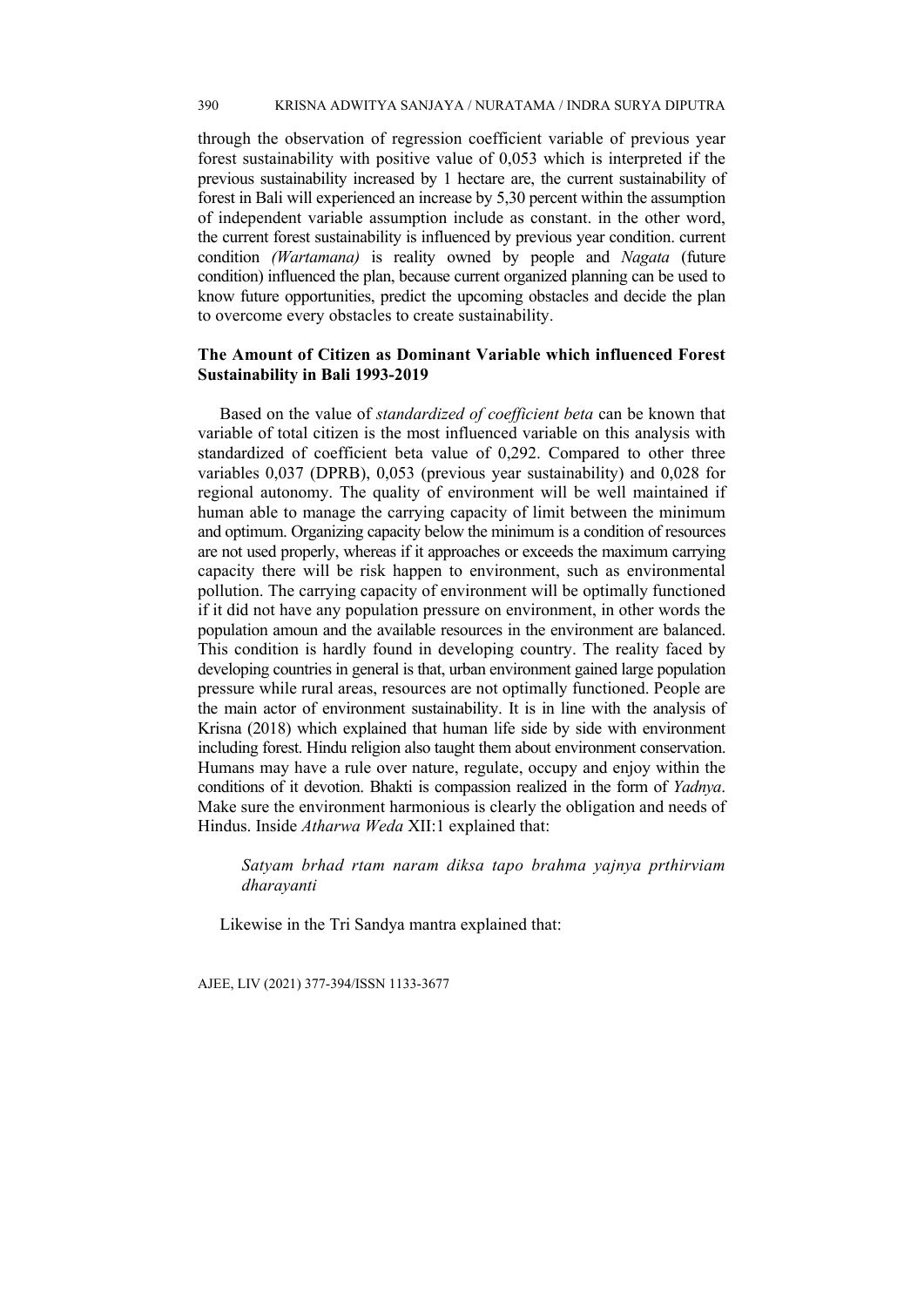*Om bhur bhvah swah Om Narayana evedam sarwam yad bhutam yasca bahwyam Mahadewa sarvaprani hitam karah* 

This means:

*Om is an earth, sky and air. Narayana is all of this, which has been exist and will be there Mahadewa give grace to all beings* 

Thus, damaging and polluting environment means insulting God. Inside *lontar agastya parwa* and *Arjuna Wiwaha* (Hindu Traditional Literature) explained that there are three actions which cause happiness for people. Those three actions called as *Tapa,* Yadnya and *Kirti. Tapa* means life under control means and holding fast to the truth, *Yadnya* means sacrificing their ego and *Kirti*  means doing real work to create a harmonious relationship among God, human and nature*.* Related to those explanations, there are six *kirti* that has to be applied on this universe conservation 1) *Jagat kirti* (earth conservation), 2) Samudera *kirti* (marine conservation), 3) *Danu kirti* (lake conservation), 4) *Jana kirti* (preservation among humans), 5) *Atma kirti* (self-conscious) and 6) *Wana kirti* (Forest Conservation). Besides Hindu religion concept about life purposes, environmental conservation (forest) which applied on every religion literary text, rituals that specifically correlate with nature conservation are also performed such as the *Bhuta Yadnya* ritual which is intended to harmonize and purify the universe to reach Bhutahita or *Jagadhita*. According to Hindu the basic elements that build nature called as *Panca Maha Bhuta (Pertiwi, apah, teja, bayu dan akasa). Panca Maha Bhuta* formed by a subtle element called *Panca Tan Mantra* which consists of *gandha* (smell), *rasa* (taste), *sparsa* (light), appearance (form), *sabda* (sound). This taught is foundation of love toward natural environment in Hindu. Bali is the right place to obtain those concepts. The concept of *Segara-giri or pasir ukir*, *Padma Bhuwana* until *Tri Hita Karana, Tri Mandala, Tri Angga* and other Hindu teachings, this is the argument which underlying in Bali that population is dominant variable that influences forest preservation.

### **The Influence of All Variables in Long-Term Capacity**

For coefficient constant and long-term coefficient, counted by the amount of regression in short-term coefficient divided by  $\delta$  which  $\delta = (1 - 0.053) = 0.947$ , δ = 0.947 is an *adjustment coefficient* means a participated coefficient of Forest Sustainability similar with the estimation Forest Sustainability. In this case, it needs an adjustment time of  $0.947 \times 12$  months = 11,36 months = 341 days.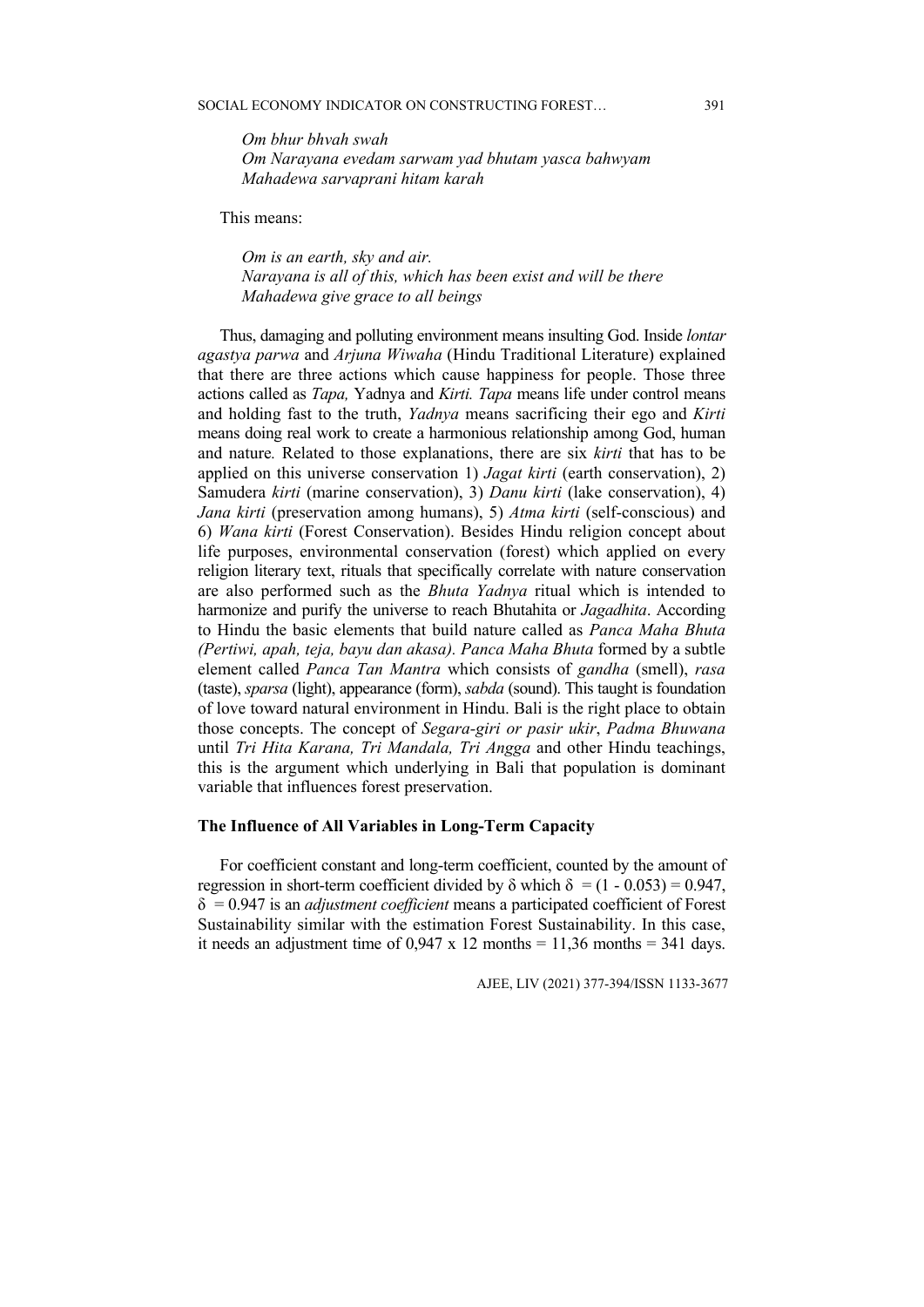Contribution of natural resource for economical development until 1930 explained that a region economical condition in one area or development of people in one area can be seen by how much those areas owned natural resources. Until today, there is still much opinion that stated the country experienced proverty because they experienced lack of natural resources. It is true that the limitation of low income in one country because there are not ebough resources whether it based on quality or quantity. Contribution of natural resource will become lower, but based on the reality, if a country have more advanced in economical way based on wuantity, thevariant of it natural resource will change from potential natural resource to real natural resource. because factually, there will be more concern regarding economical growth and economical development, there are moch natural resources which need to be processed, and it will reduce the existing natural resources, especially non-renewable resources, however renewable resource will be harder to get. Though it renewable, if this resources keep being used, and they not carefully used it, thus natural resources will become rare item. Moreover, the entire activities of Forest Sustainability can not be separated with the aspect of planning that deciding what activities they should done for the future, it also need strategic, rational and measured consideration. Thus, Economic social growths will not distructed any aspect of Forest Sustainability and it is relatable within the concept of sustainable development and environmental based.

# **IV. CONCLUSION AND IMPLICATION**

### **Conclusion**

The result of this analysis showed that simultaneously and partially, Domestic Product Regional Bruto, the amount of citizen, regional autonomy policy and Forest Sustainability from previous year has significant influence toward Forest Sustainability in Bali 1993 to 2019 within the trust level of 95 percent. Variable of people number is a determinant that has dominant influence on Forest Sustainability in Bali that carried out the value of standardized of coefficient beta with highest number pf 0,292.

### **Implication**

Forest as the source of development has real benefit for human life, whether it ecologically, social culture or economic in dynamic way. Therefore, people needs to take a good care of forest, protect it and used it well, have a responsibility for all the people life prosperity in Indonesia wheteher it for current generation or future generation. Natural resources management and it relation with environment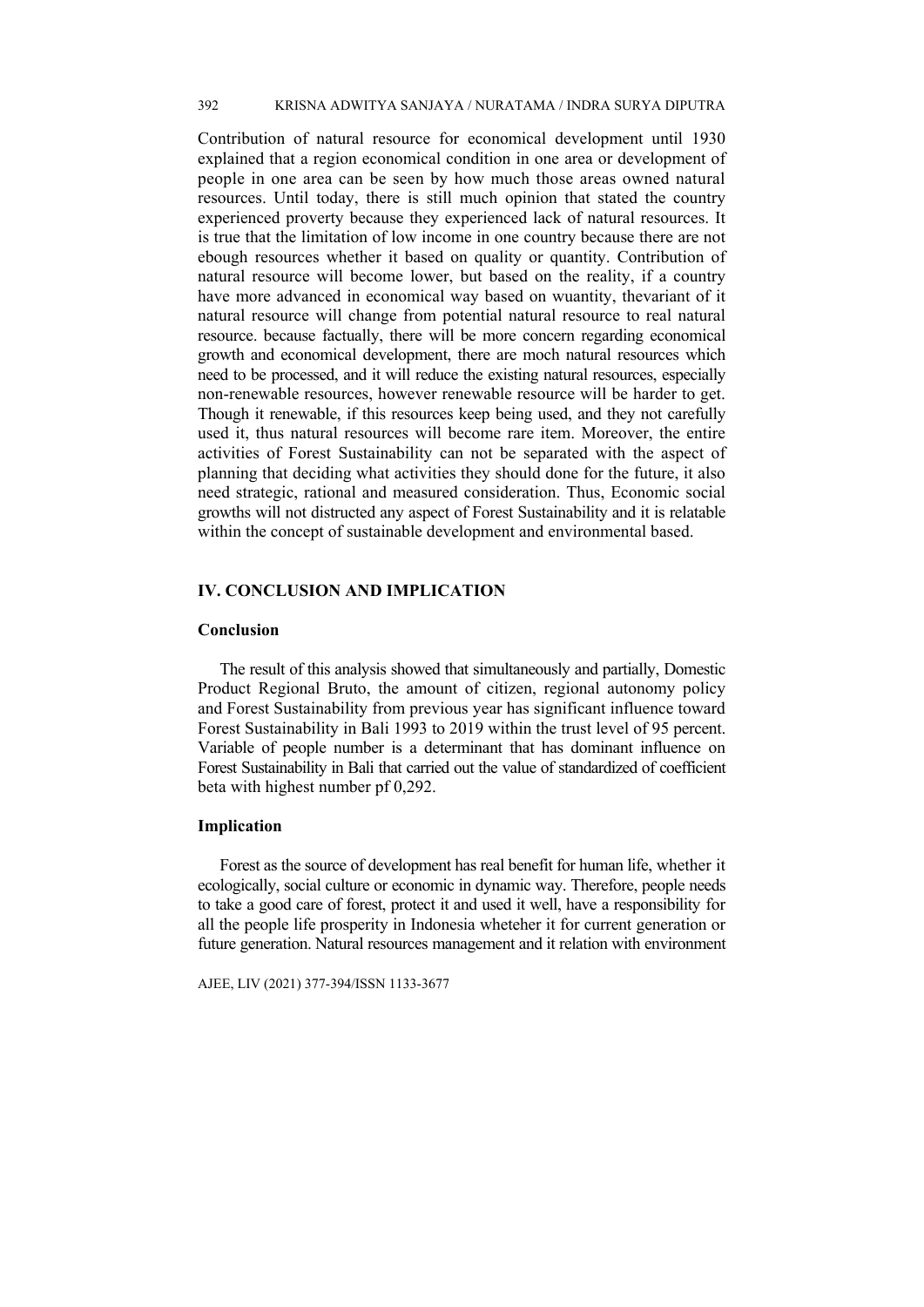not only considered based on it benefit for temporary resource, but also based on it benefit for long-term capacity. It can be done by internelization of negative externality which caused by economical development and strong commitment to conserve the forest. Thus, it will be related to governmental vision of Bali which called as *Nangun Sad Kerti Loka Bali.*

# **V. REFERENCE**

- BADAN PUSAT STATISTIK PROVINSI BALI. (2013). Bali dalam Angka 2013. In *BPS Provinsi Bali*.
- BLOWERS, A. (1993). Planning for a sustainable environment. *Planning for a Sustainable Environment*. https://doi.org/10.1016/0264-8377(94)90032-9.
- GHOZALI, I., & RATMONO, D. (2017). Analisis Multivariate dan Ekonometrika: Teori, Konsep dan Aplikasi dengan menggunakan EViews 10. *In Badan Penerbit Universitas Diponegoro*.
- PRABOWO, D. P., BACHRI, S., & WIWOHO, B. S. (2017). PREDIKSI PERUBAHAN PENGGUNAAN LAHAN DAN POLA BERDASARKAN CITRA LANDSAT MULTIWAKTU DENGAN LAND CHANGE MO-DELER (LCM) IDRISI SELVA 17: STUDI KASUS SUB-DAS BRANTAS HULU. *Jurnal Pendidikan Geografi*. https://doi.org/10.17977/um017v22i12017 p032.
- SANJAYA, K. (2018). *Metode Mudah Memahami Pengantar Ekonomi Makro*. Denpasar: Penerbit Dharmastuti.
- SIKOR, T., STAHL, J., ENTERS, T., RIBOT, J. C., SINGH, N., SUNDERLIN, W. D., & WOLLENBERG, L. (2010). REDD-plus, forest people's rights and nested climate governance. *Global Environmental Change*. https://doi.org/ 10.1016/j.gloenvcha.2010.04.007.
- SUBANDI, M. (2016). *Ekonomi Pembangunan*.
- SUNDERLIN, W. D., LARSON, A. M., DUCHELLE, A. E., RESOSU-DARMO, I. A. P., HUYNH, T. B., AWONO, A., & DOKKEN, T. (2014). How are REDD+ Proponents Addressing Tenure Problems? Evidence from Brazil, Cameroon, Tanzania, Indonesia, and Vietnam. *World Development*. https://doi.org/10.1016/j.worlddev.2013.01.013.